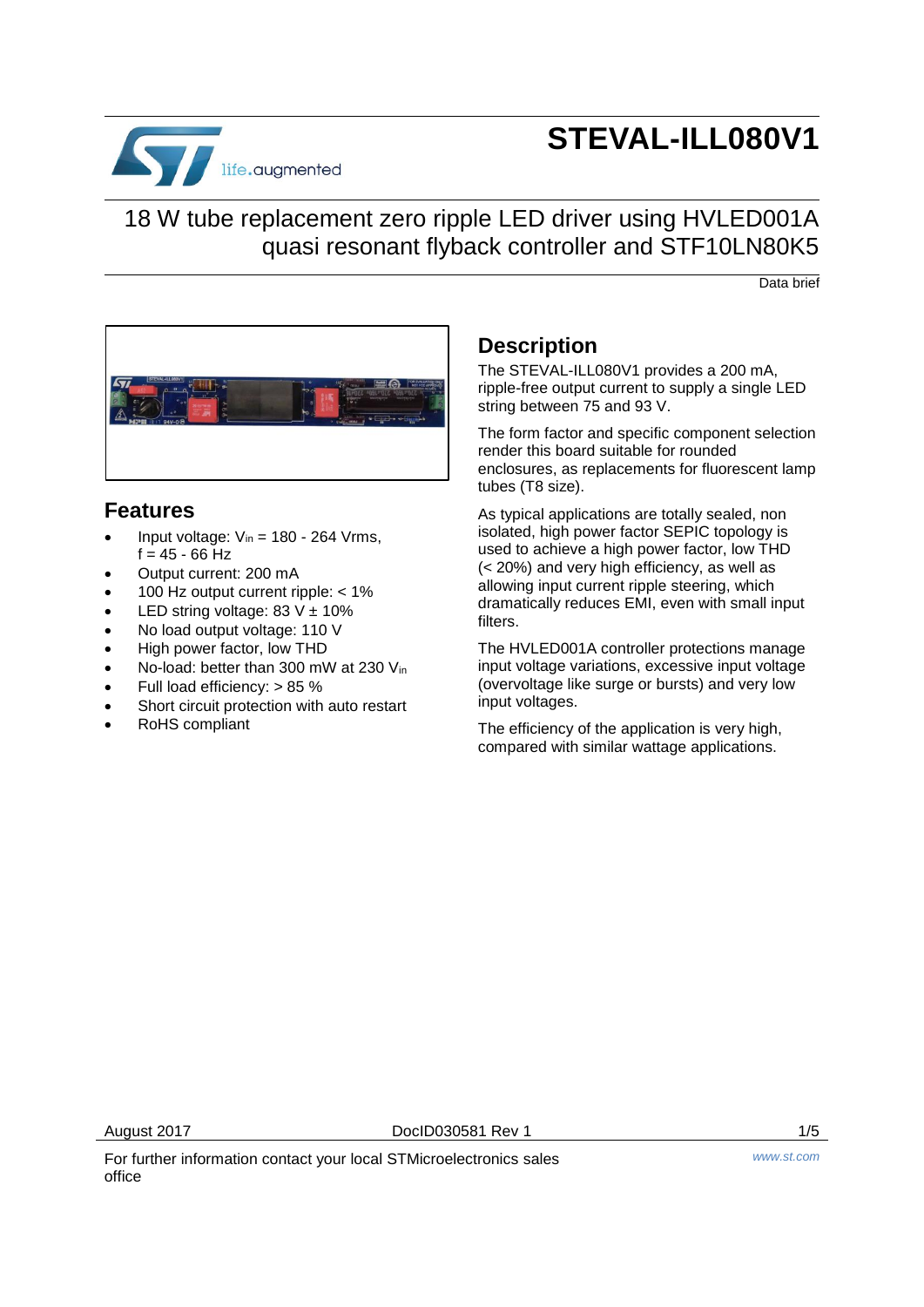## **1 Board description**





 $\sqrt{1}$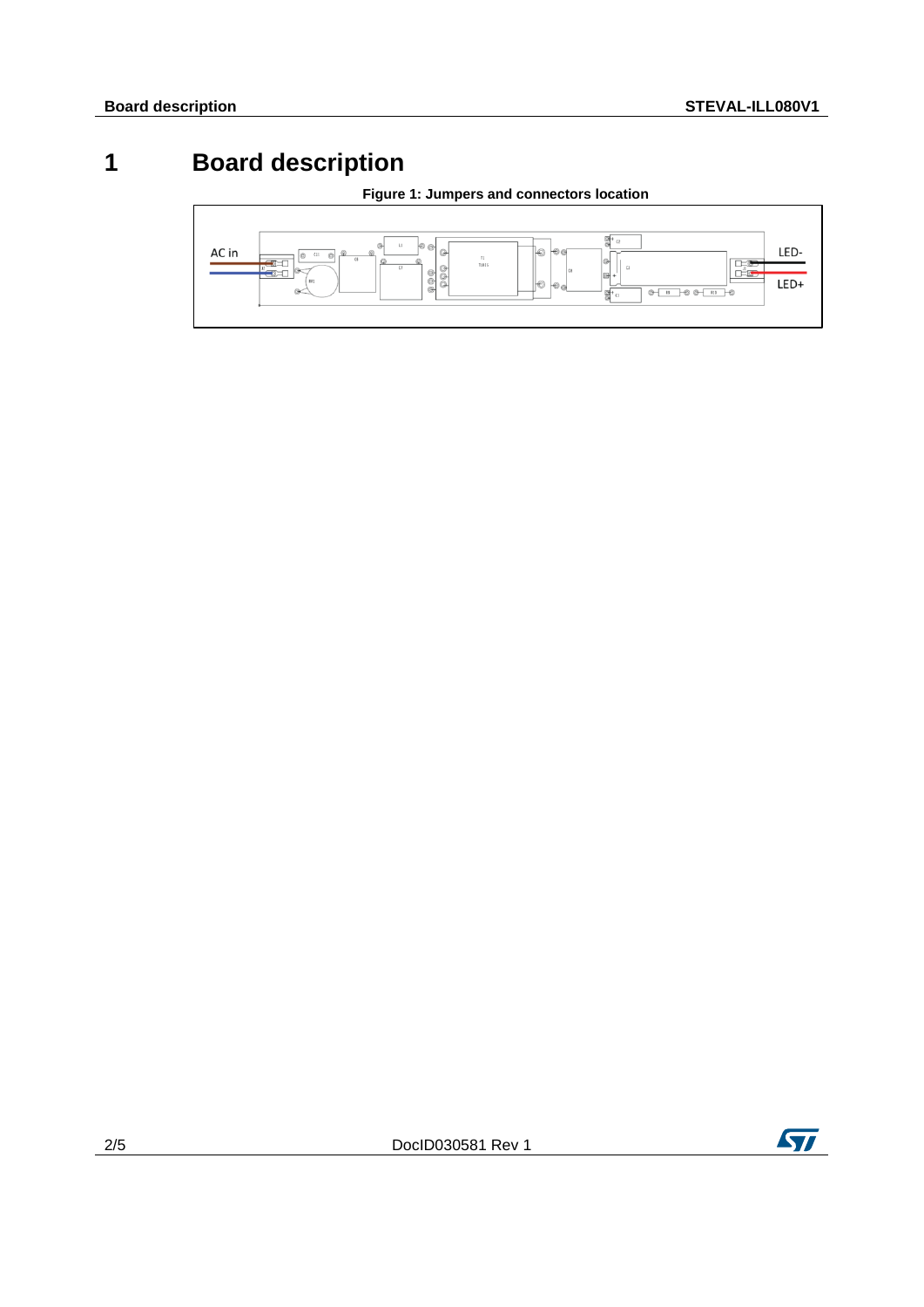

ST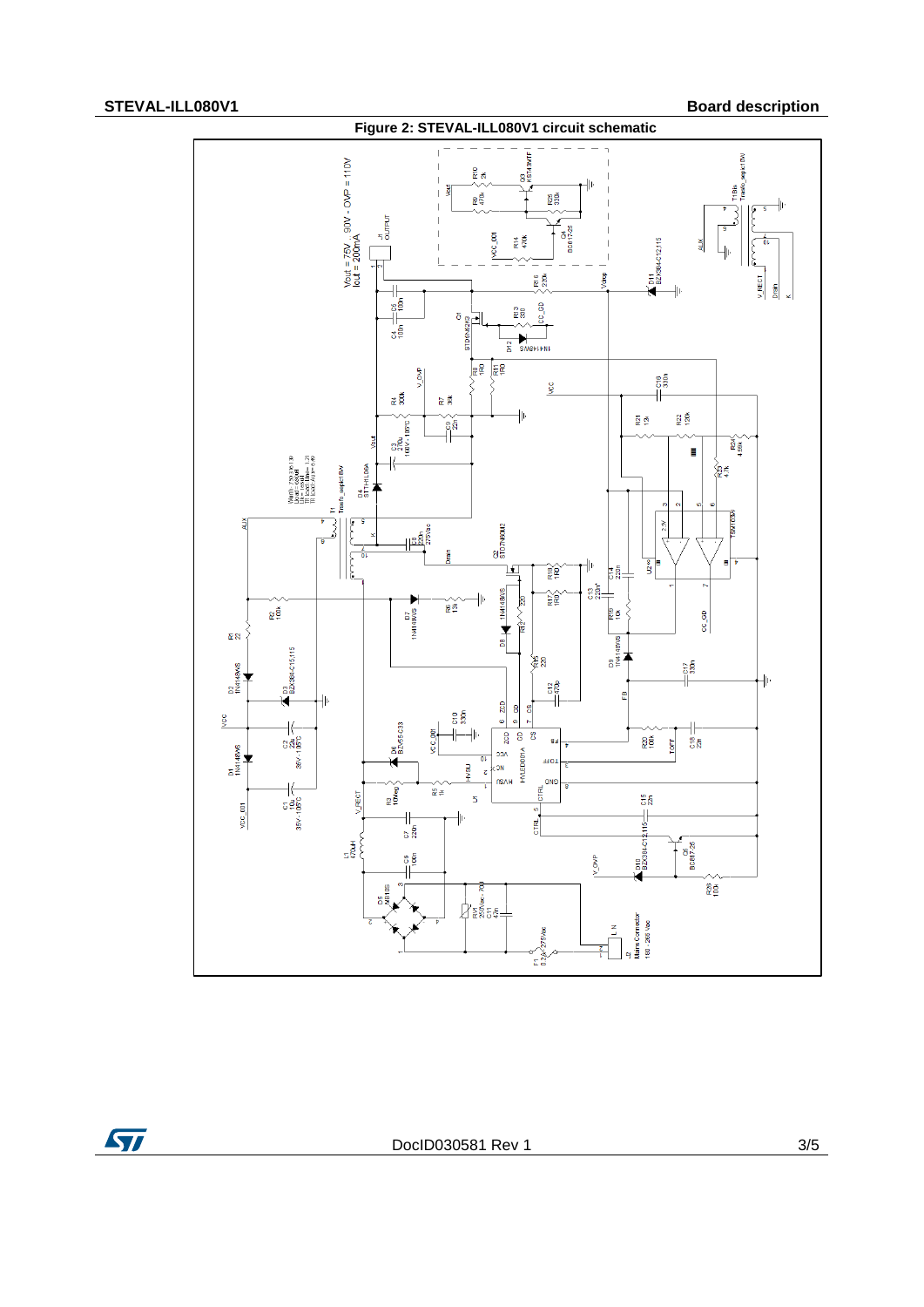## **2 Revision history**

| Table 1: Document revision history |  |
|------------------------------------|--|
|------------------------------------|--|

| <b>Date</b> | Version | <b>Changes</b>   |
|-------------|---------|------------------|
| 04-Aug-2017 |         | Initial release. |